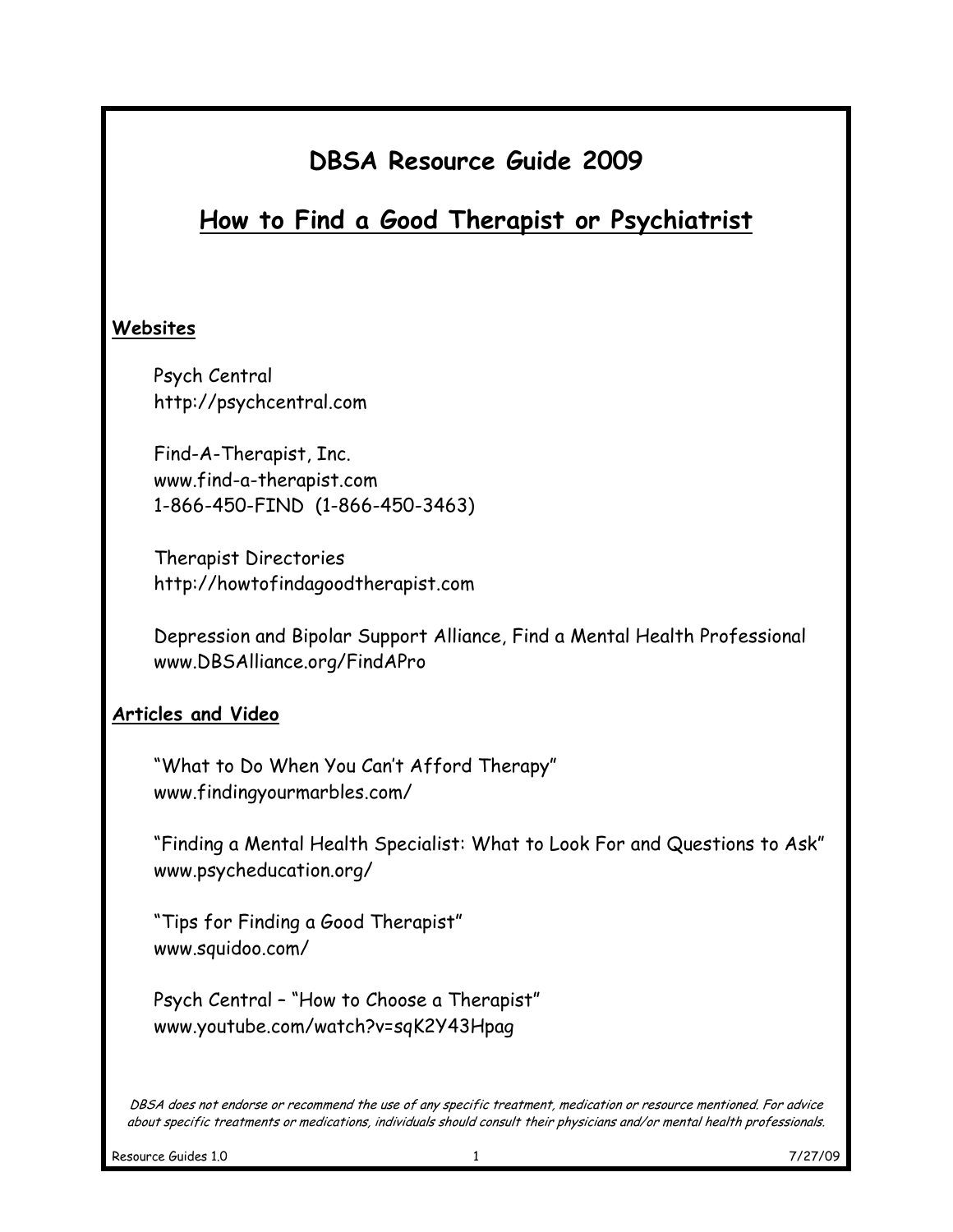# How To Get Help With Medications

Help may be available from private insurance, State/Federal government agencies, drug company programs, doctors' samples and foreign mail order pharmacies.

### Articles

Mental Health America www.mentalhealthamerica.net (800) 969-6642 "Factsheet: How Can I Get Help Paying for My Prescriptions?"

The Wall Street Journal www.mainstreet.com "Rx Help Online: Free and Discount Drugs"

"6 Ways to Save on Prescription Drugs" www.health.com

"What You Should Know About Drug Discount Cards" www.healthyplace.com

"More Americans Can't Afford Needed Medications" http://pn.psychiatryonline.org

#### **Organizations**

Partnership for Prescription Assistance www.pparx.org 1-888-4PPA-NOW (1-888-477-2669)

NeedyMeds www.needymeds.org

DBSA does not endorse or recommend the use of any specific treatment, medication or resource mentioned. For advice about specific treatments or medications, individuals should consult their physicians and/or mental health professionals.

Resource Guides 1.0 2 2 7/27/09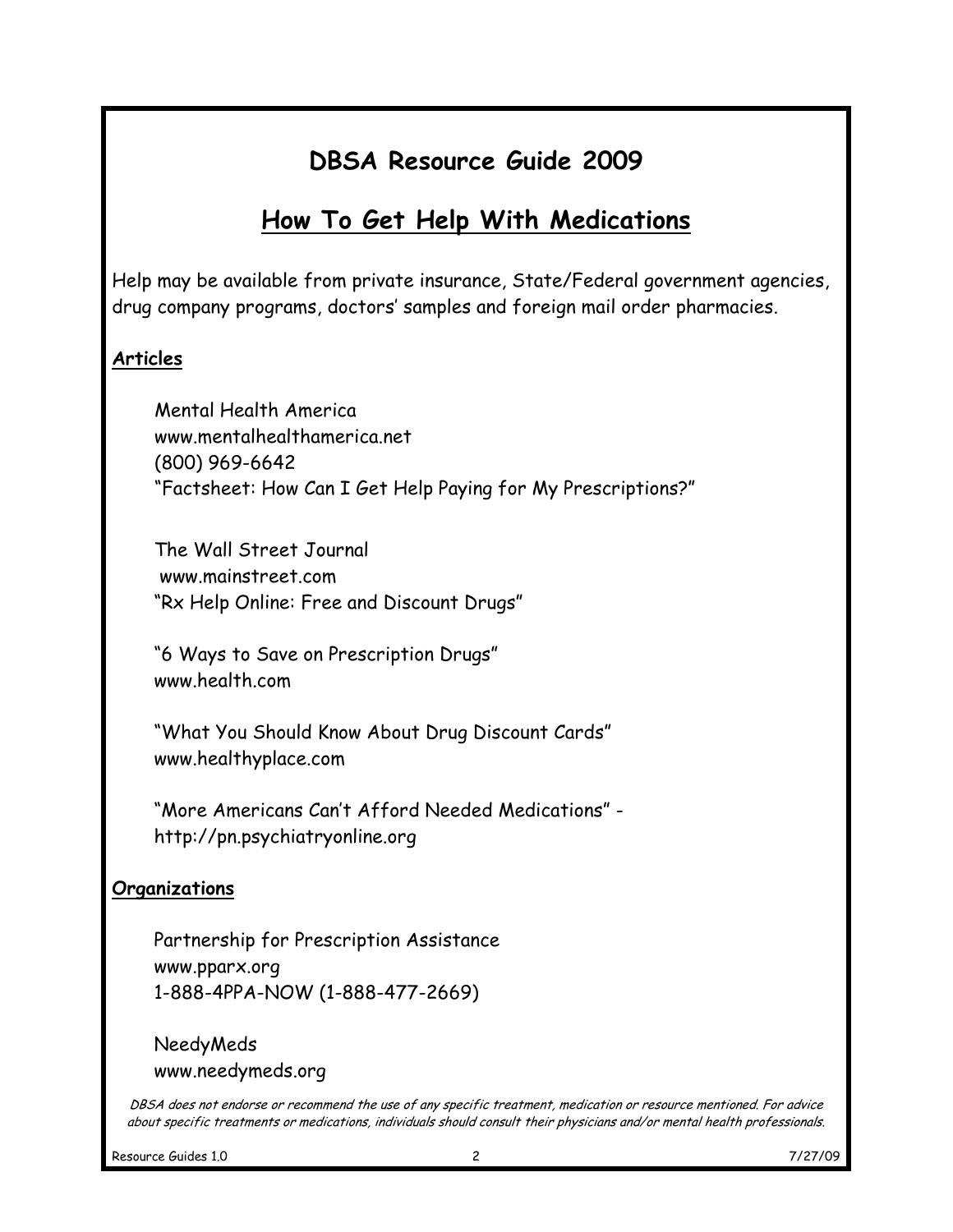### Health Insurance

#### Getting and Keeping Health Insurance

Health Insurance Resource Center www.healthinsurance.org

Health Insurance - Provision of Mental Health and Substance Abuse Services http://mentalhealth.samhsa.gov

Georgetown University's Health Policy Institute www.healthinsuranceinfo.net

California Consumer Guide to Getting and Keeping Health Insurance www.healthinsuranceinfo.net

"How to shop for health insurance" www.cnn.com/2009/HEALTH

#### Qualifying for Disability Insurance

The Income Support http://employeeissues.com

Social Security -- Benefits For People With Disabilities www.ssa.gov/disability

Supplemental Security Income (SSI) www.ssa.gov

"The Benefit Eligibility Screening Tool (BEST)" http://connections.govbenefits.gov www.disabilitybenefits101.org

DBSA does not endorse or recommend the use of any specific treatment, medication or resource mentioned. For advice about specific treatments or medications, individuals should consult their physicians and/or mental health professionals.

Resource Guides 1.0 **3** 7/27/09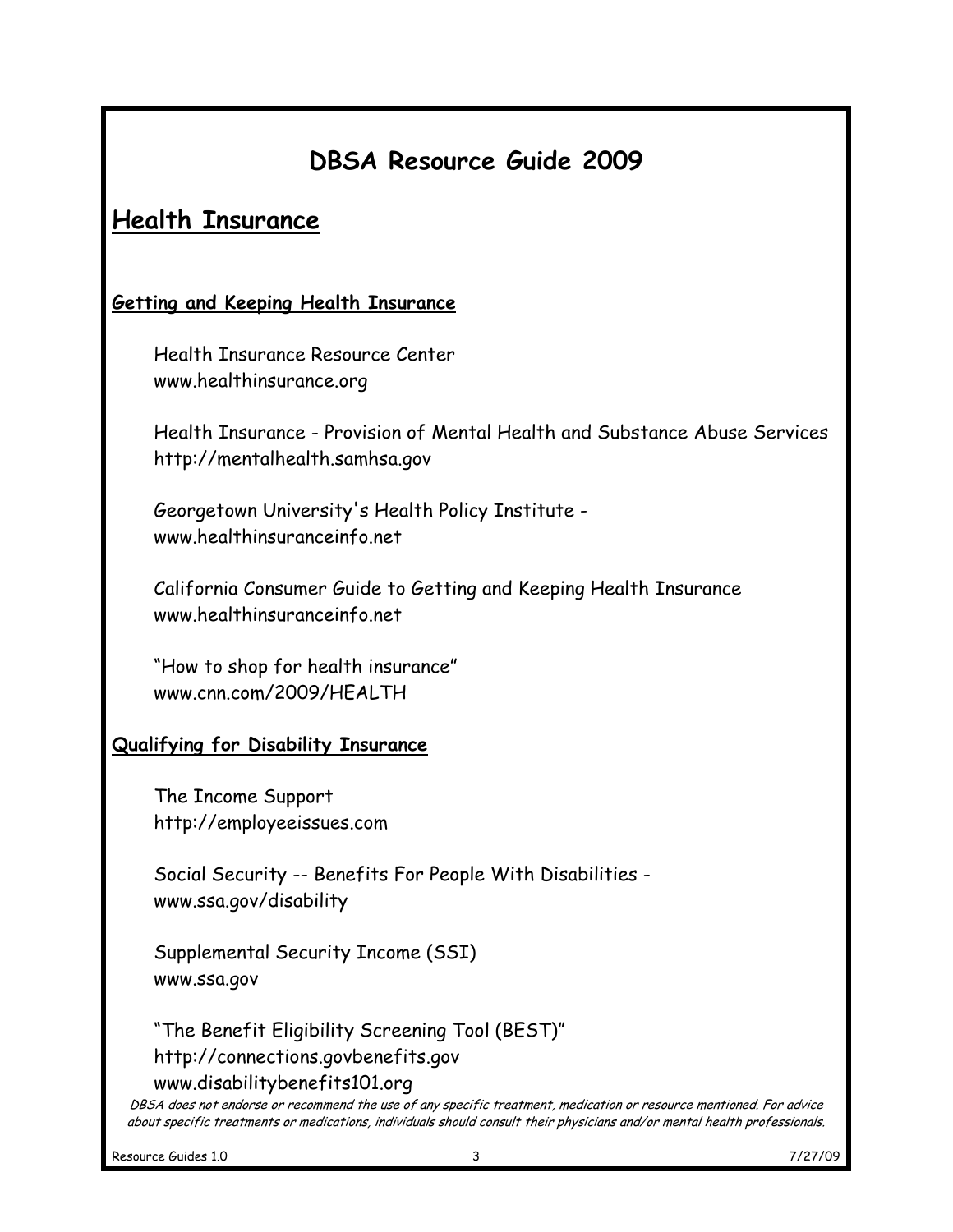## Employment Issues

#### Finding a Job

Job Applicants and the Americans with Disabilities Act www.eeoc.gov

CareerOneStop Sponsored by the U.S. Department of Labor http://careeronestop.org

CONNECT! – Workforce and Business Solutions for the Silicon Valley www.connect.one-stop.org

NOVA – Developing a skilled workforce for the Silicon Valley http://novaworks.org

 "Finding a Job That Is Right for You: A Practical Approach to Looking for a Job as a Person with Disability" www.jan.wvu.edu

State Vocational Rehabilitation Agencies www.jan.wvu.edu

"Job Search For People Who Have Experienced or are Experiencing Mental/Emotional Illness" www.vpul.upenn.edu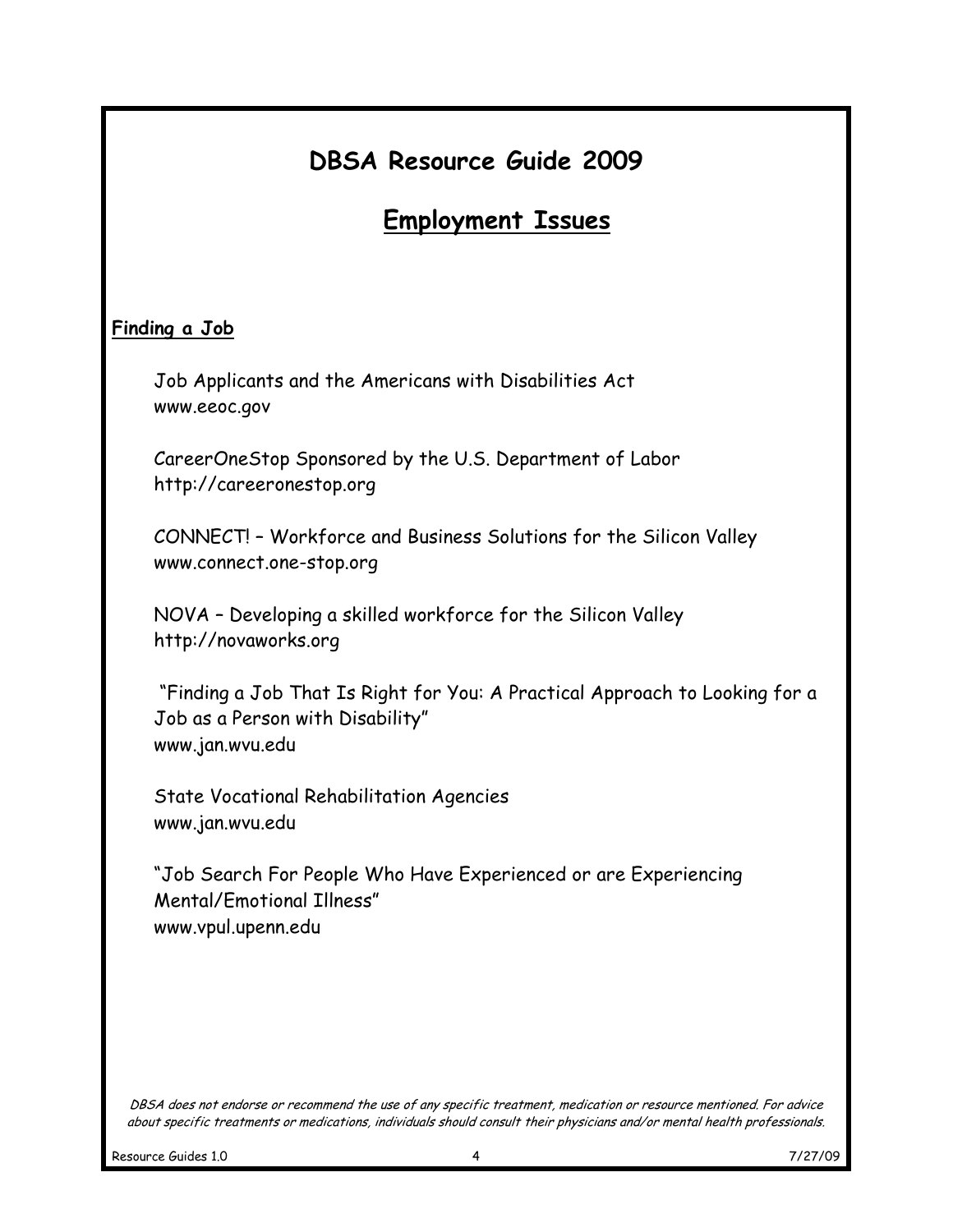### Employment Issues

#### Maintaining Employment – Your Rights

"Employment Issues for People with Mental Illness" www.onestops.info

"Myths and Facts about Mental Illness" www.onestops.info

 "Handbook of Job Accommodations in Mental Health" www.springer.com

Disability-Related Laws and Regulations Disability Related Sites www.doleta.gov

 "Living Well with a Psychiatric Disability in Work and School" "What Are Reasonable Accommodations?" "How does mental illness affect my work performance?" "Disclosing Your Disability to an Employer" www.bu.edu

"Frequently Asked Questions From Employers" http://bipolarworld.net

#### Unemployment Benefits

State Unemployment Insurance Benefits www.ows.doleta.gov

State Unemployment application sites

www.servicelocator.org

DBSA does not endorse or recommend the use of any specific treatment, medication or resource mentioned. For advice about specific treatments or medications, individuals should consult their physicians and/or mental health professionals.

Resource Guides 1.0 **7/27/09 5** 7/27/09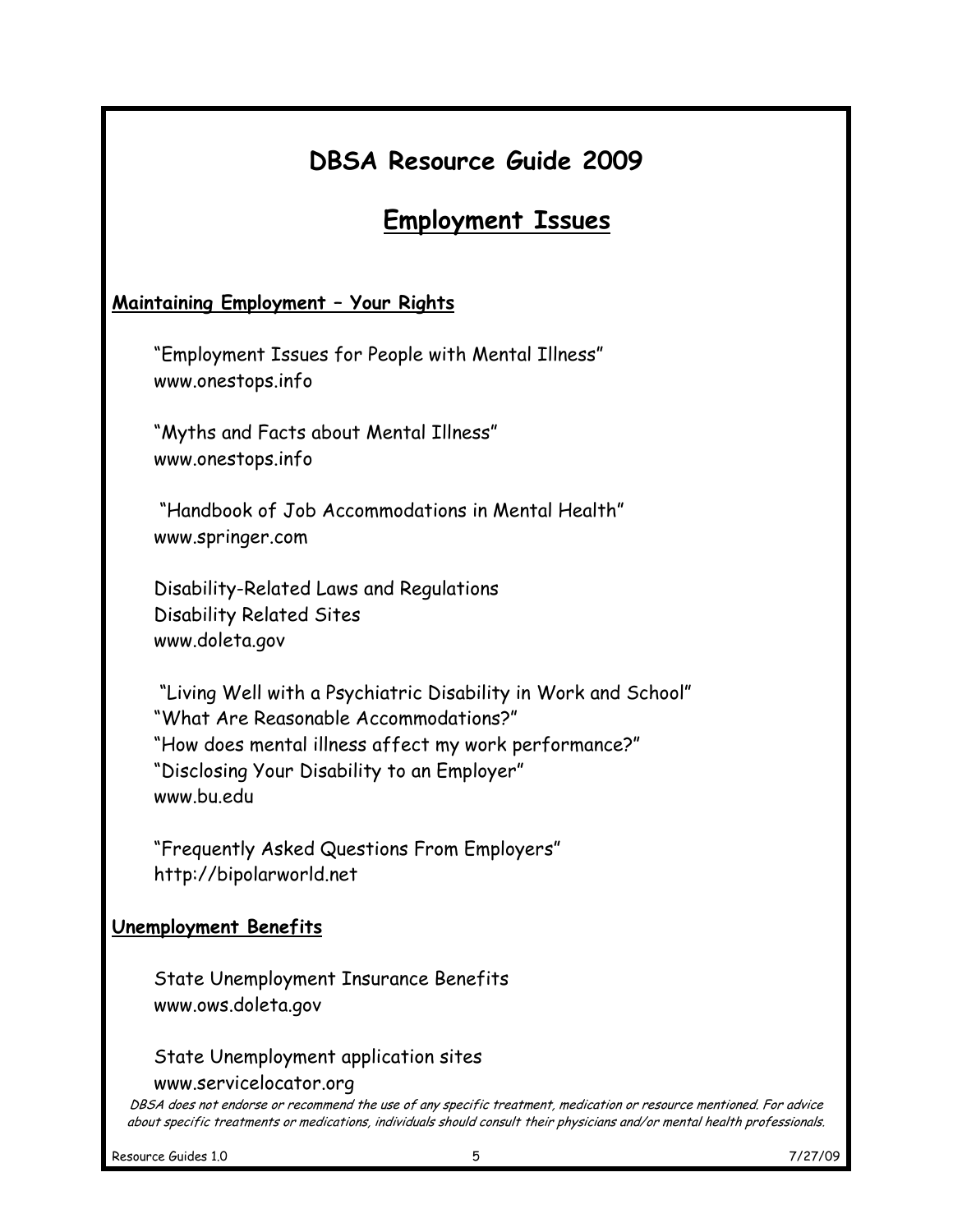### Crisis Management

Mental Health Services Locator http://mentalhealth.samhsa.gov

"The Crisis Management System" www.findingyourmarbles.com

"Getting Help: Locate Services" www.nimh.nih.gov

 "If You're Feeling Suicidal…Advice To Get You Through" http://helpguide.org 800-273-TALK

"If You Are Thinking of Suicide" www.metanoia.org 800-SUICIDE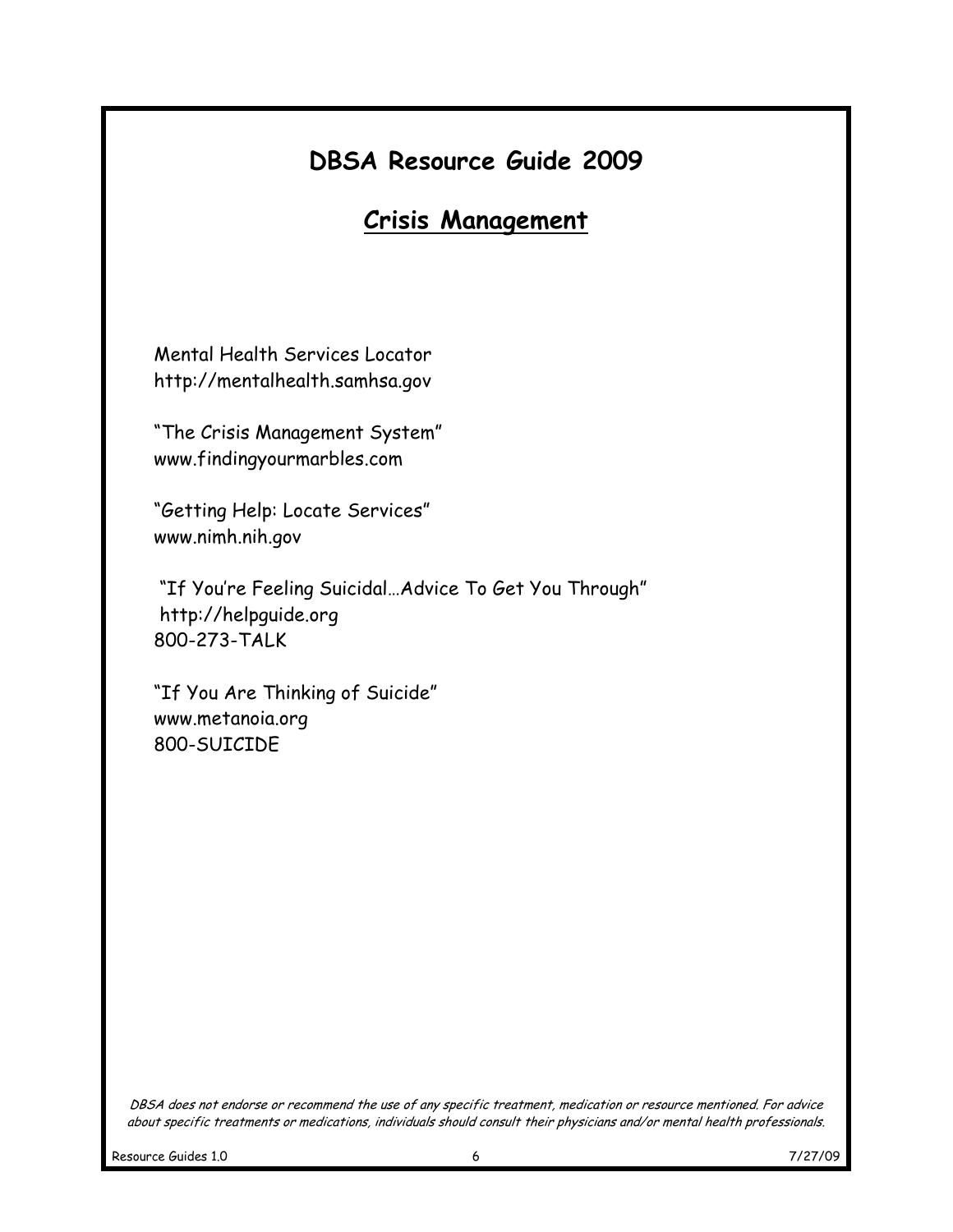How to Help a Loved One

#### **Organizations**

Depression Bipolar Support Alliance (DBSA), Family Center www.DBSAlliance.org/FamilyCenter (800) 826-3632

National Alliance on Mental Illness (NAMI) http://www.nami.org (800) 950-NAMI (6264)

HealthyPlace America's Mental Health Channel www.healthyplace.com "Supporting Someone with Bipolar Disorder" "Bipolar Medication Compliance Issues"

#### Articles and Videos

"Getting Help for Family Members of Bipolar Patients" www.youtube.com

"Depression: Caring for a Depressed Person" www.health.com